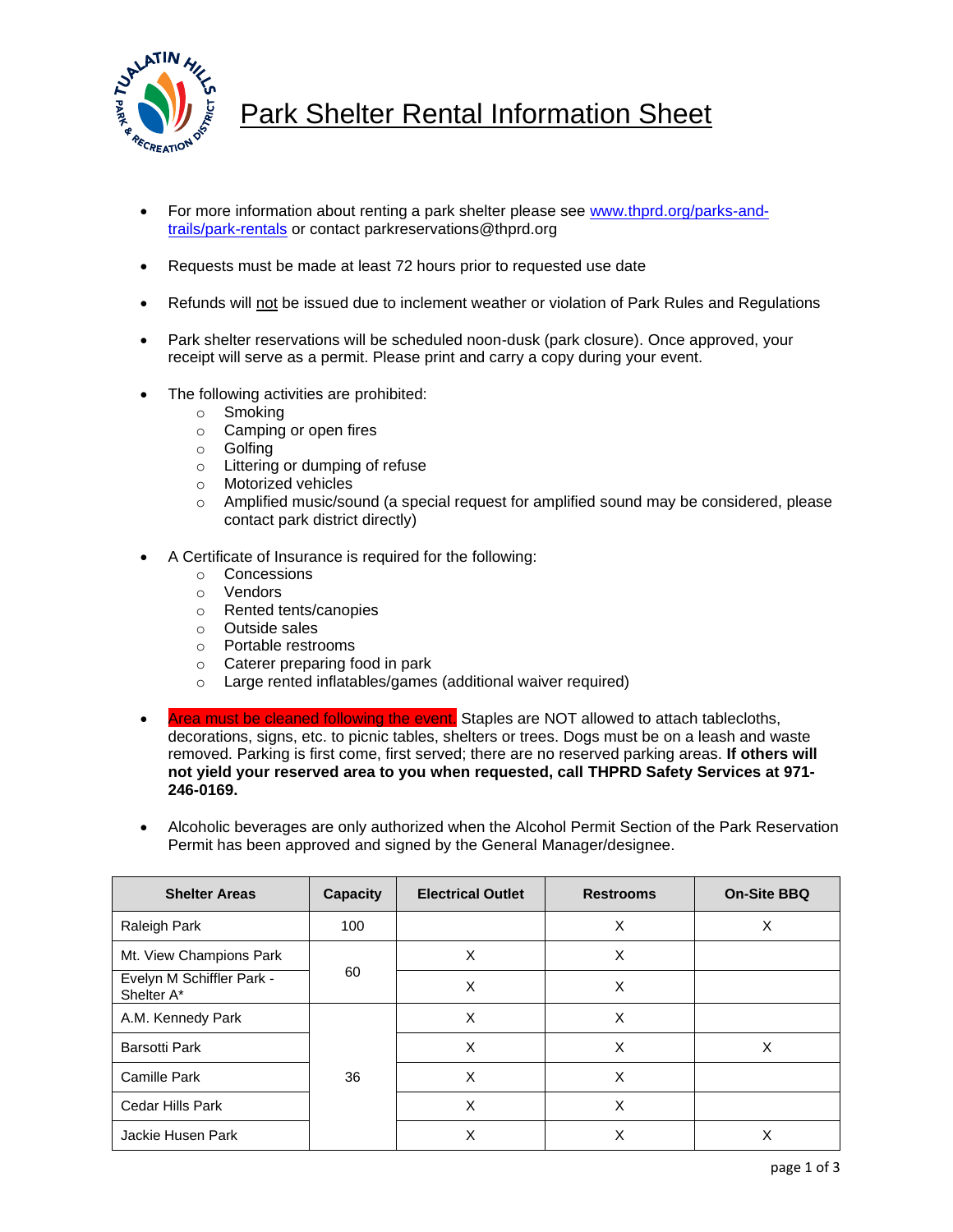

## Park Shelter Rental Rate Sheet

| Location                             | <b>Shelter Capacity</b> | Weekdays (M-F) | <b>Peak Season</b><br>Weekends &<br>Holidays* |
|--------------------------------------|-------------------------|----------------|-----------------------------------------------|
| A.M. Kennedy Park                    | 36                      | \$45           | \$90                                          |
| <b>Barsotti Park</b>                 | 36                      | \$45           | \$90                                          |
| <b>Camille Park</b>                  | 36                      | \$45           | \$90                                          |
| <b>Cedar Hills Park</b>              | 36                      | \$45           | \$90                                          |
| Jackie Husen Park                    | 36                      | \$45           | \$90                                          |
| Mt. View Champions Park              | 60                      | \$56           | \$112                                         |
| Evelyn M. Schiffler Park - Shelter A | 60                      | \$56           | \$112                                         |
| <b>Raleigh Park</b>                  | 100                     | \$85           | \$170                                         |

## **Shelter rental time is noon-dusk.**

Rates listed are for in-district residents (proof of address required). Out of district guests add 20%. *\*Peak season pricing is for weekends and holidays between May 1 and September 30.*

 $\overline{\phantom{a}}$